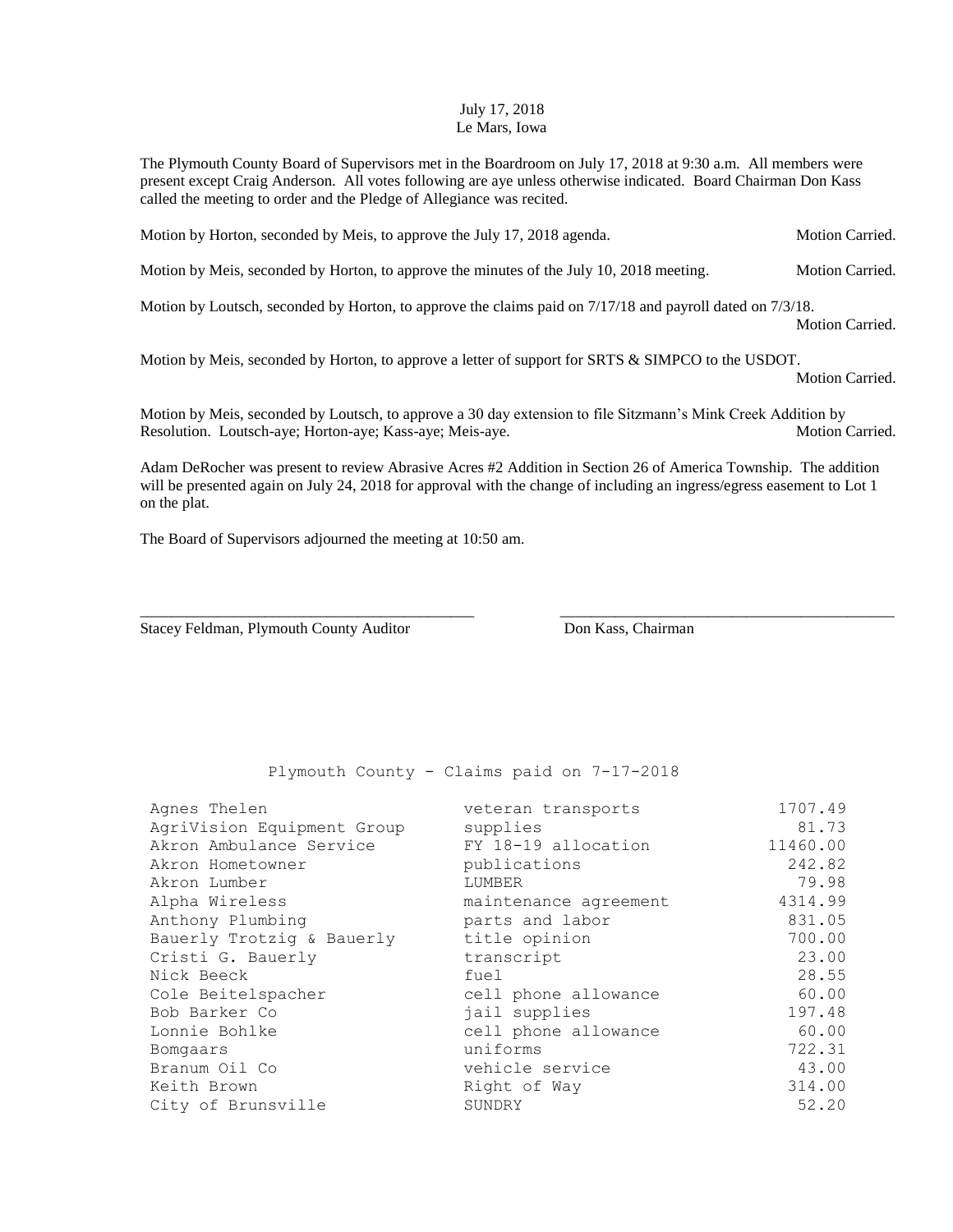| Buena Vista EMA               | fair supplies                              | 100.00         |
|-------------------------------|--------------------------------------------|----------------|
| Larry Bunch                   | Stihl repairs                              | 83.68          |
| Carroll Construction Supply   | PARTS                                      | 107.19         |
| Casey's General               | fuel                                       | 1577.71        |
| Central Valley Ag Cooperative | chemicals                                  | 124.70         |
| Century Business Products     | MACHINES & FIXTURES                        | 355.34         |
| Century Link                  | phone                                      | 37.71          |
| Council on Sexual Assault     | FY 18-19 allocation                        | 18500.00       |
| Crittenton Center             | Juvenile shelter care                      | 1539.45        |
| Culligan Water                | water                                      | 131.77         |
| Cummins Central Power         | generator maintenance                      | 1040.46        |
| The Dailey Stop               | fuel                                       | 48.45          |
| Dave & Chris Sonnichsen       | rent assistance                            | 200.00         |
| Victoria DeVos                | program supplies                           | 120.98         |
| Digital Plus                  | phone                                      | 98.92          |
| Dirks Hardware Hank           | drill bit                                  | 14.99          |
| Diana Dowhower                | custodial supplies                         | 14.93          |
| Farmers Coop-Craig            | fuel                                       | 668.50         |
| Floyd Valley Healthcare       | nursing contract/inmate medical 1670.31    |                |
| Woodward Youth Corporation    | Juvenile shelter                           | 1399.50        |
| Frericks Repair               | TIRES & TUBES                              | 3427.34        |
| Frontier                      | phone services                             | 1643.70        |
| LeMars Truck Stop             | fuel                                       | 80.84          |
| GCC Alliance Concrete         | PIPE CULVERTS                              | 770.00         |
| GCR.                          | TIRES & TUBES                              | 303.00         |
| Jolynn Goodchild              | office supplies                            | 34.11          |
| Govconnection                 | jail monitors                              | 184.33         |
| Graham Tire                   | tires                                      | 532.08         |
| Graves Construction           | construction project                       | 85950.47       |
| Gus Pech Mfg                  | supplies for remodel                       | 39.10          |
| Jamie Hauser                  | mileage                                    | 188.57         |
| HGM Associates                | <b>BRIDGES</b>                             | 2458.76        |
| Highland Materials            | pea rock                                   | 61.36          |
| City of Hinton                | SUNDRY                                     | 121.08         |
| Hinton Ambulance              | FY 18-19 allocation                        | 5450.00        |
| Brent Hobson                  | <b>GROUNDS</b>                             | 425.00         |
| Hungry Canyons Alliance       | FY 18-19 allocation                        | 3750.00        |
| HyVee                         | jail school                                | 32.86          |
| $I + S$ Group                 | architect fee                              | 2575.00        |
| Iowa Co Attorney Case Mgmt    | prolaw & ICACMP maint fee                  | 8220.00        |
| Iowa D.O.T.                   | printers supply                            | 84.24          |
| Iowa DOT                      | SIGNS                                      | 260.00         |
| Iowa One Call                 | locate charge                              | 1.80           |
| Iowa Secretary of State       | notary renewal & IVOTERS maint. 3255.43    |                |
| <b>ISAC</b>                   | registration                               | 210.00         |
| Jim Jones                     | supplies                                   | 179.32         |
| J-W Tank Line                 | fuel                                       | 1786.75        |
| City of Kingsley              | FY 18-19 allocation                        | 9800.00        |
| Trish Kunkel                  |                                            | 1710.00        |
| L & L Builders                | cleaning services<br>courthouse renovation | 118878.25      |
|                               |                                            |                |
| L. A. Carlson Contracting     | construction project                       | 12908.95       |
| Lampert Lumber                | supplies                                   | 4.29<br>611.25 |
| City of Le Mars               | water                                      |                |
| Le Mars Ambulance Service     | FY 18-19 allocation                        | 56730.00       |
| LeMars Chamber of Commerce    | membership fee                             | 400.00         |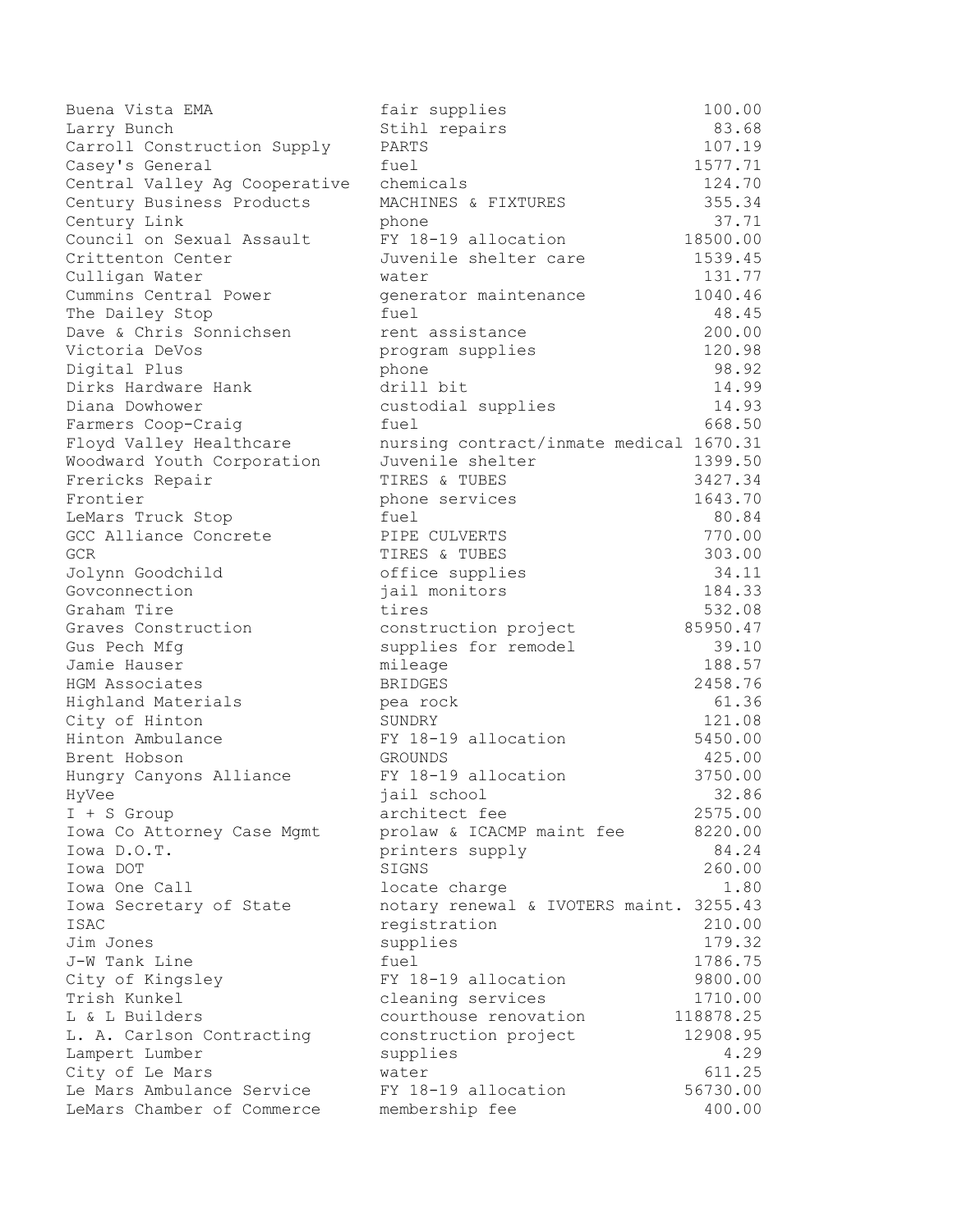| LeMars Daily Sentinel                           | publications              | 1141.52         |
|-------------------------------------------------|---------------------------|-----------------|
| L.G. Everist Inc.                               | GRANULAR                  | 317.30          |
| Loess Hills Alliance                            | FY 18-19 funding          | 2000.00         |
| Marriott Des Moines                             | lodging                   | 244.16          |
| Nicholas McKee                                  | reimbursement             | 7.80            |
| Menards                                         | supplies                  | 304.91          |
| Merrill Rescue Ambulance                        | FY 18-19 allocation       | 2000.00         |
| Mid-Sioux Opportunity                           | FY 18-19 allocation       | 11500.00        |
| MidAmerican Energy                              | annex gas                 | 7707.23         |
| Midwest Honda                                   | mower parts               | 102.49          |
| Mike's Inc                                      | fuel                      | 3567.22         |
| Mullally Properties                             | rent assistance           | 200.00          |
| Sharon Nieman                                   | cellphone, mileage        | 97.06           |
| Northwest Iowa Development                      | '18 member dues           | 20995.00        |
| O.C. Sanitation                                 | portable toilet/garbage   | 430.00          |
| Office Systems                                  | maintenance agreement     | 601.86          |
| Shawn Olson                                     | code locks                | 1626.12         |
| One Office Solutions                            | supplies                  | 706.27          |
| Oyens Fire Rescue/Ambulance                     | FY 18-19 allocation       | 2000.00         |
| Peterson Contractors                            | construction project      | 22939.53        |
| Pizza Ranch                                     | peace officers meeting    | 155.43          |
| Plymouth County Drug Court                      | FY 18-19 allocation       | 1000.00         |
| Plymouth County Fair Board                      | FY 18-19 allocation       | 28000.00        |
| Ply Co Historical Museum                        | FY 18-19 allocation       | 15000.00        |
| Ply Co Solid Waste Agency                       | assessment/hauling        | 26926.02        |
| Ply Co Treasurer                                | flex benefit reimb        | 5149.12         |
| Premier Communications                          | phone service             | 1767.70         |
| Quality Lawn Care                               | mowing                    | 140.00          |
| Darin Raymond                                   | meeting expenses          | 324.31          |
| Northwest REC                                   | park                      | 1643.55         |
| Remsen Ambulance Service                        | FY 18-19 allocation       | 8560.00         |
| Remsen Bell Enterprise                          | publications              | 149.66          |
| Rolling Oil Co.                                 | $\circ i1$                | 3016.42         |
| Sapp Bros.                                      | fuel                      | 16532.02        |
| Le Mont Schmid                                  | pioneer cemetery mowing   | 240.00          |
| Schorg's Amoco                                  | fuel                      | 1240.35         |
| Jesse Schroeder                                 | rent assistance           | 155.00          |
| Simpco                                          | FY 18-19 membership fee   | 19864.75        |
| Siouxland Reg Transit System                    | FY 18-19 allocation       | 32137.00        |
| Sooland Bobcat Rental                           | parts                     | 11.01           |
| Southern Sioux Co RWS                           | Hillview water            | 178.80          |
| Star Energy                                     | propane contract          | 1890.00         |
| State Medical Examiners                         | autopsy fee               | 1705.50         |
| Luke Steeg                                      | SUNDRY                    | 70.00           |
| Matt Struve                                     | lodging                   | 366.24          |
| Subway                                          | wellness event            | 330.63          |
| The Education Station                           | jail supplies             | 2.25            |
| The Messenger                                   | subscription              | 117.70          |
| Thomson West Group                              | CLEAR access              | 1417.87         |
|                                                 | inmate meds               | 153.41          |
| Thrifty White Pharmacy<br>Total Sales & Service |                           | 208.69          |
| Treasurer - State of Iowa                       | vehicle logo install      |                 |
| Heidi Tritz                                     | cabin taxes<br>conference | 144.00<br>80.00 |
| U.S. POSTAL SERVICE                             |                           | 50.00           |
|                                                 | stamps                    | 65536.02        |
| Brett Udell Trucking                            | GRANULAR                  |                 |